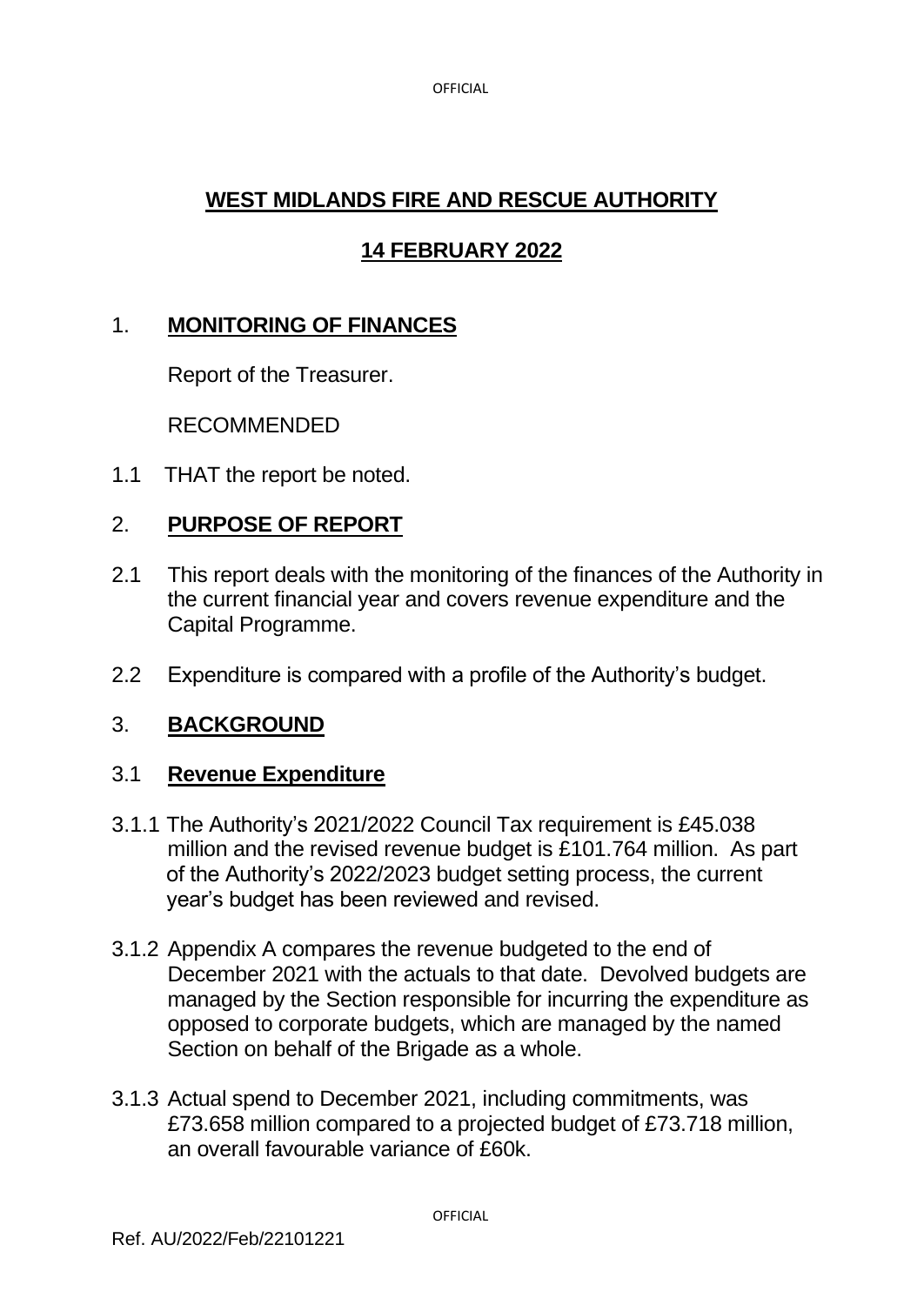**OFFICIAL** 

- 3.1.4 The overall favourable variance is mainly due to an underspend on pay budgets due to vacancies.
- 3.1.5 Appendix B provides statistical data relating to the Firefighters' Pension Scheme.

# 3.2 **Capital Expenditure**

- 3.2.1 The Authority's approved capital programme for 2021/2022 is £8.220 million. A scheme analysis is shown on Appendix C. Expenditure to the end of December 2021 is shown as £2.835 million.
- 3.2.2 The main forecast variances within the capital programme relate to:
	- Vehicle Replacement Programme delayed purchase to 2022/23 of the:
		- o Command Support Vehicle
		- o Water Units
		- o Toilet Trailers
		- o Demountable Lounge Fire Unit (Community Fire Safety demonstration unit)
		- o Toolcat
	- Windows/Door Replacement manufacturer frame build lead times extended due to the pandemic.
	- Roof replacement at Transport Engineering Workshops has been delayed due to the need to retender.

# 4. **EQUALITY IMPACT ASSESSMENT**

4.1 In preparing this report, an initial Equality Impact Assessment is not required and has not been carried out because the matters contained in this report do not relate to a policy change.

# 5. **LEGAL IMPLICATIONS**

5.1 The course of action recommended in this report does not raise issues which should be drawn to the attention of the Authority's Monitoring Officer.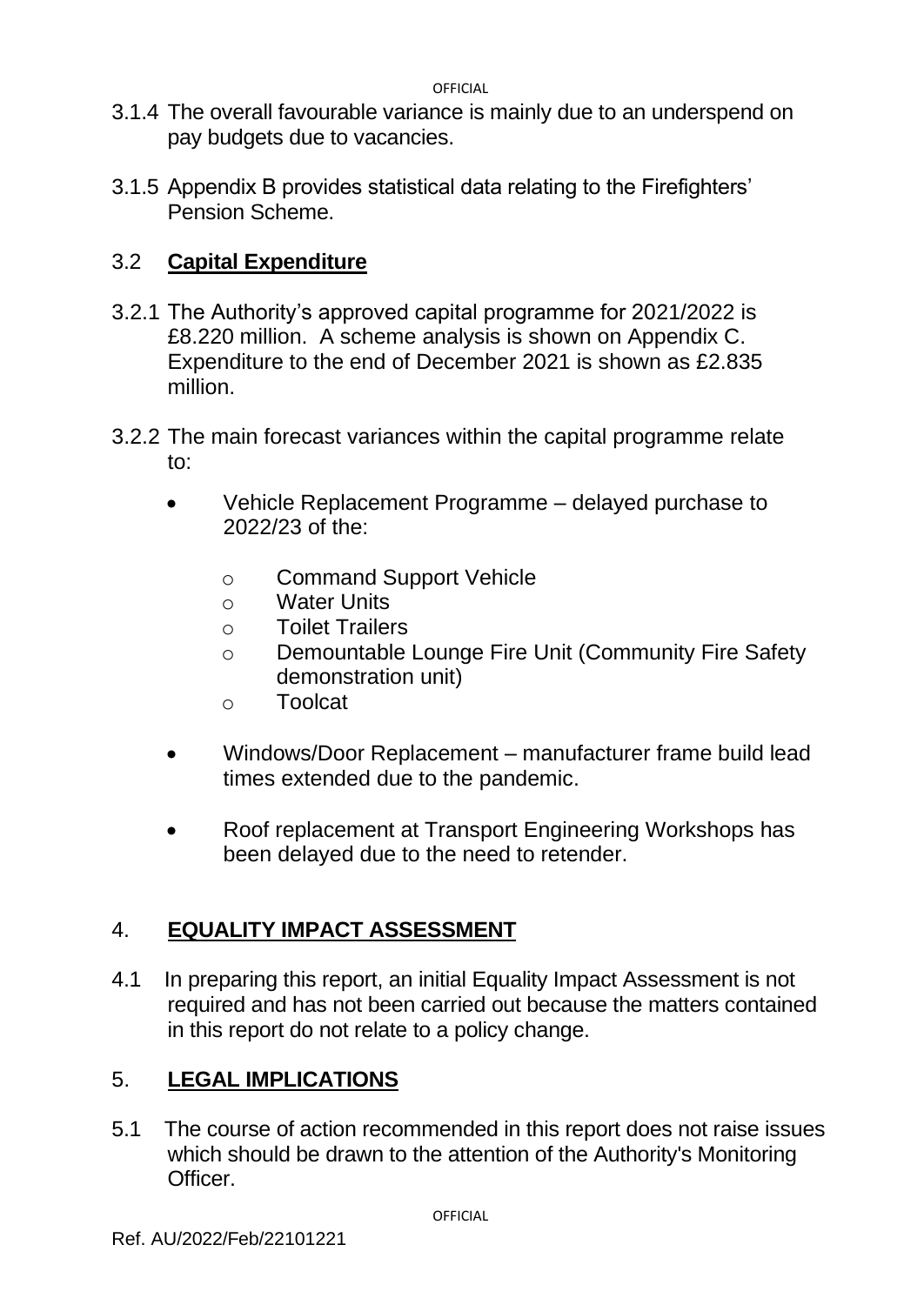## 6. **FINANCIAL IMPLICATIONS**

6.1 These are contained in the body of the report and the attached Appendices.

## **BACKGROUND PAPERS**

Authority's Budget and Precept Report – February 2021 Finance Office Budget Monitoring Files

The contact officer for this report is Wayne Brown, Deputy Chief Fire Officer, telephone number 0121 380 6907.

MIKE GRIFFITHS **TREASURER**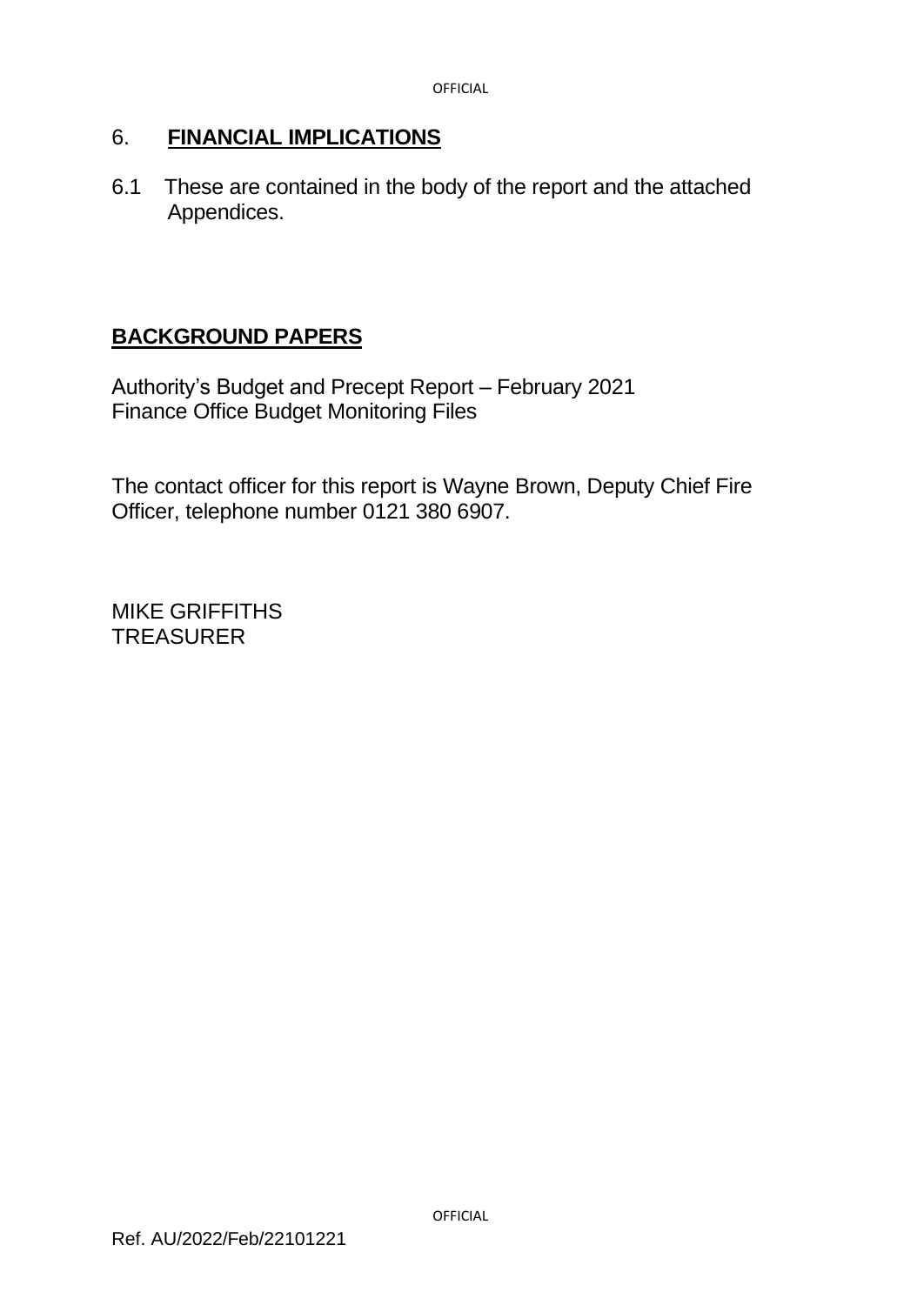### **APPENDIX A**

## **REVENUE MONITORING SUMMARY TO DECEMBER 2021**

|                                                 | <b>REVISED</b>             | <b>PROFILED</b> | <b>ACTUALS+</b>         | <b>VARIANCE TO</b>               |  |
|-------------------------------------------------|----------------------------|-----------------|-------------------------|----------------------------------|--|
|                                                 | <b>BUDGET</b><br>2021/2022 | <b>BUDGET</b>   | <b>COMMIT</b><br>-MENTS | <b>PROFILED</b><br><b>BUDGET</b> |  |
|                                                 | £'000                      | £'000           | £'000                   | £'000                            |  |
| <b>DEVOLVED BUDGETS</b>                         |                            |                 |                         |                                  |  |
| Corporate Management                            | 1,115                      | 842             | 853                     | 11                               |  |
| <b>Strategic Hub</b>                            | 564                        | 426             | 416                     | $-10$                            |  |
| Portfolio & Organisational Intelligence         | 1.001                      | 735             | 732                     | $-3$                             |  |
| Ops North, Preparedness & Response              | 2,324                      | 1,615           | 1,596                   | $-19$                            |  |
| Ops South & Fire Control                        | 2,571                      | 1,613           | 1,589                   | $-24$                            |  |
| Prevention                                      | 2,045                      | 1,454           | 1,446                   | -8                               |  |
| Protection                                      | 4,713                      | 3,436           | 3,409                   | $-27$                            |  |
| Resourcing                                      | 6,247                      | 4,660           | 4,659                   | $-1$                             |  |
| Digital & Data                                  | 5,637                      | 4,162           | 4,169                   | $\overline{7}$                   |  |
| Policy & Organisational Assurance               | 820                        | 614             | 618                     | $\overline{\mathbf{4}}$          |  |
| Communications & Engagement                     | 1,031                      | 787             | 778                     | -9                               |  |
| People Support Services                         | 587                        | 422             | 419                     | $-3$                             |  |
| <b>Employee Relations</b>                       | 273                        | 199             | 202                     | 3                                |  |
| Organisational Development                      | 58                         | 44              | 45                      | $\mathbf{1}$                     |  |
| Organisational Learning & People<br>Development | 4,520                      | 3,252           | 3,231                   | $-21$                            |  |
| Health, Safety & Wellbeing                      | 2,411                      | 1,800           | 1,775                   | $-25$                            |  |
|                                                 |                            |                 |                         |                                  |  |
| <b>CORPORATE BUDGETS</b>                        |                            |                 |                         |                                  |  |
| Ops North, Preparedness & Response              | $-159$                     | $-142$          | $-144$                  | $-2$                             |  |
| Prevention                                      | 16                         | 13              | 9                       | -4                               |  |
| Protection                                      | 11                         | $-48$           | $-42$                   | 6                                |  |
| Resourcing                                      | 14,603                     | 9,838           | 9,876                   | 38                               |  |
| Digital & Data                                  | 232                        | 236             | 245                     | 9                                |  |
| <b>People Support Services</b>                  | 2,235                      | 1,621           | 1,624                   | 3                                |  |
| <b>Employee Relations</b>                       | 105                        | 100             | 111                     | 11                               |  |
| Organisational Learning & People<br>Development | 106                        | 57              | 50                      | $-7$                             |  |
| Health, Safety & Wellbeing                      | 47,178                     | 34,959          | 34,969                  | 10                               |  |
|                                                 |                            |                 |                         |                                  |  |
| Other Income & Expenditure                      | 1,520                      | 1,023           | 1,023                   | ٠                                |  |
|                                                 |                            |                 |                         |                                  |  |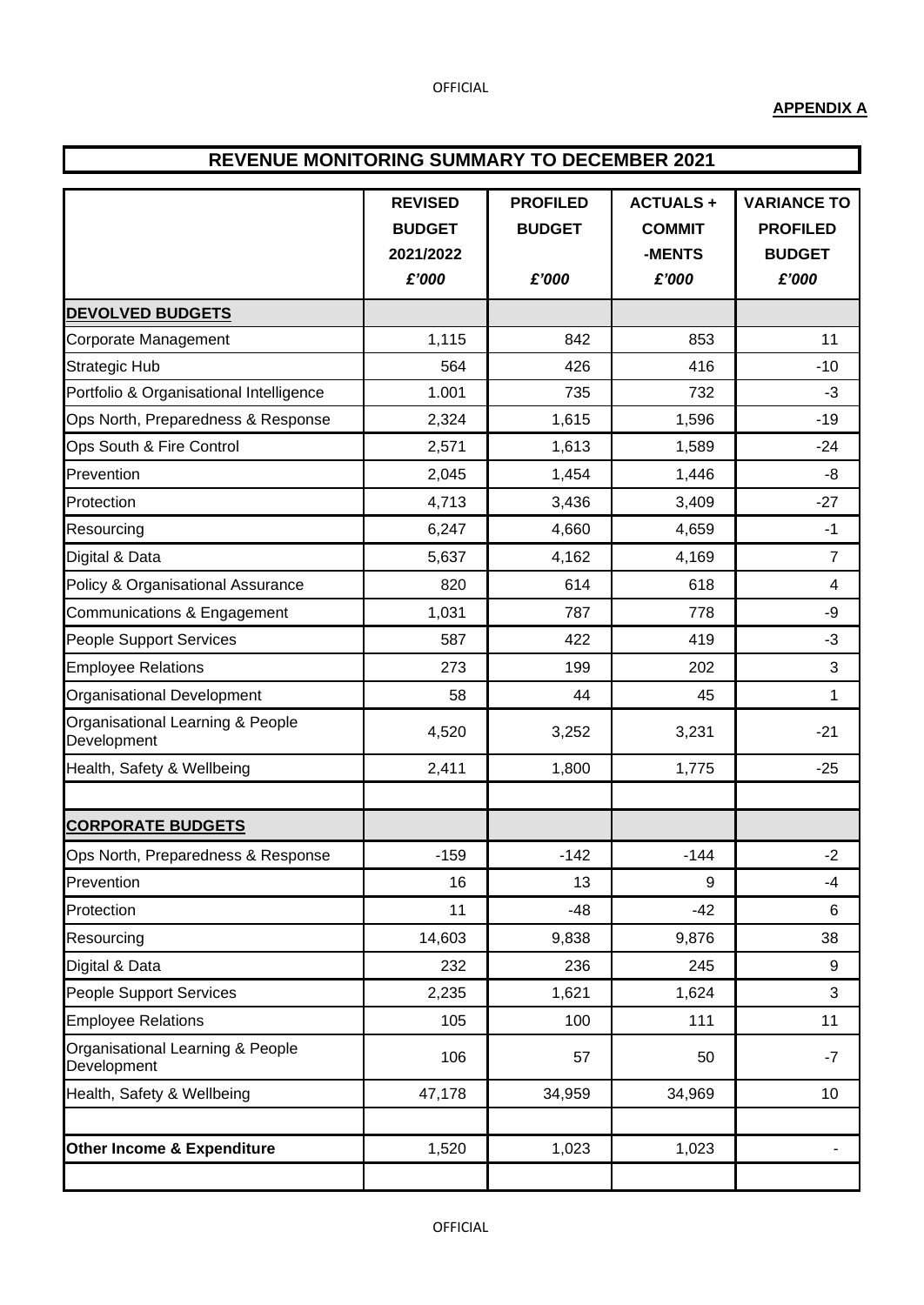| <b>OFFICIAL</b>                        |           |           |           |     |  |  |  |  |
|----------------------------------------|-----------|-----------|-----------|-----|--|--|--|--|
| <b>Appropriation to Reserves</b>       | ۰         | -         |           |     |  |  |  |  |
| <b>TOTAL (NET BUDGET REQUIREMENT)</b>  | 101,764   | 73,718    | 73,658    | -60 |  |  |  |  |
| Core Funding                           | $-56,726$ | $-44,030$ | $-44,030$ |     |  |  |  |  |
| <b>TOTAL (COUNCIL TAX REQUIREMENT)</b> | 45,038    | 29,688    | 29,628    | -60 |  |  |  |  |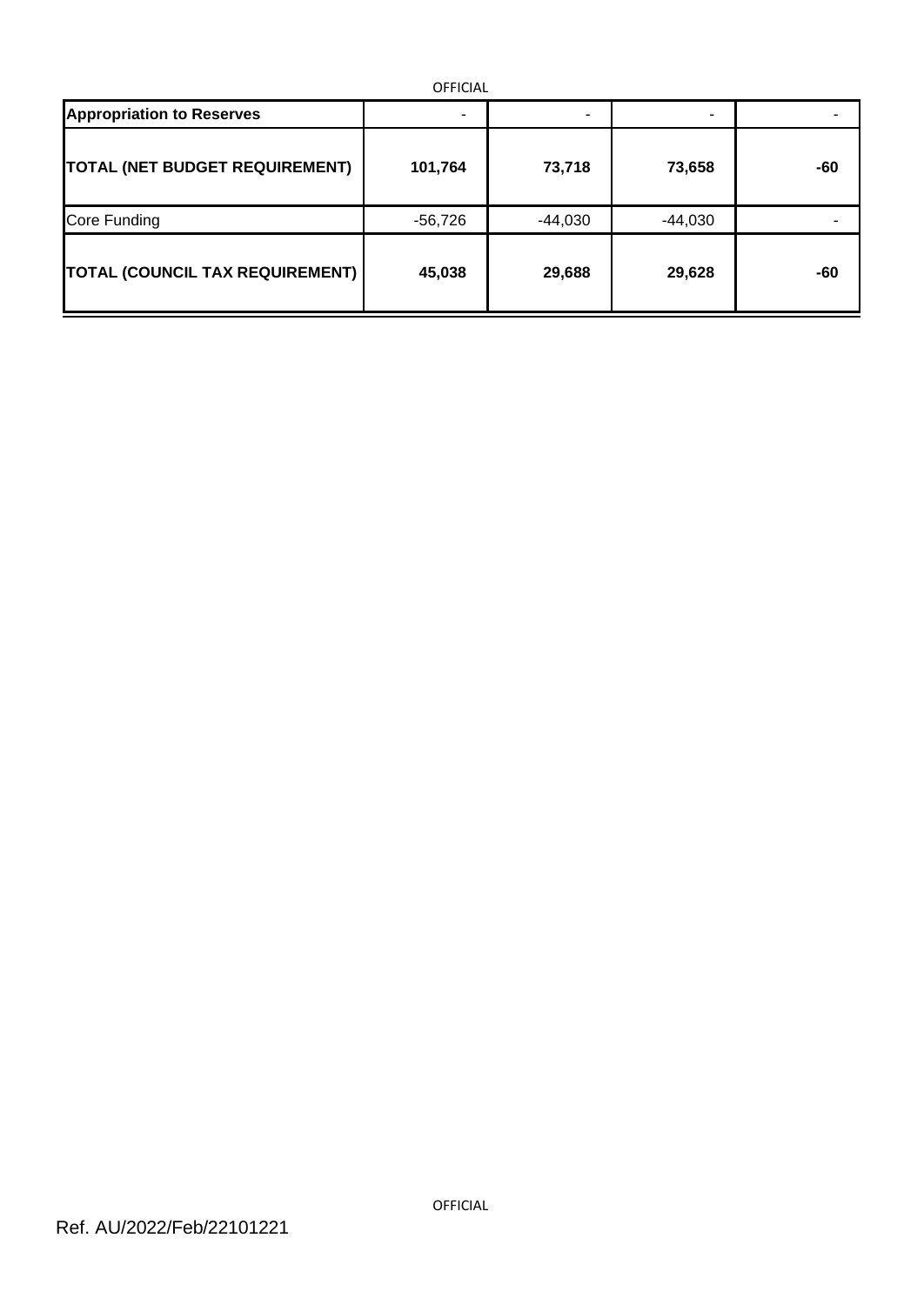#### OFFICIAL

## **APPENDIX B**

## **FIREFIGHTERS' PENSION SCHEMES**

| <b>NON-FINANCIAL</b><br><b>INFORMATION</b>                                     |                              | 2021/22 PROJECTION           |                    |              |  | <b>ACTUAL POSITION AS AT</b><br>DECEMBER 2021 |                          |                          |                |
|--------------------------------------------------------------------------------|------------------------------|------------------------------|--------------------|--------------|--|-----------------------------------------------|--------------------------|--------------------------|----------------|
|                                                                                | 1992<br><b>FPS</b>           | 2006<br><b>FPS</b>           | 2015<br><b>FPS</b> | <b>TOTAL</b> |  | 1992<br><b>FPS</b>                            | 2006<br><b>FPS</b>       | 2015<br><b>FPS</b>       | <b>TOTAL</b>   |
| <b>Members of FPS at</b><br>1st April 2021                                     | 76                           | 6                            | 1,169              | 1,251        |  | 76                                            | 6                        | 1,169                    | 1,251          |
| <b>New Members</b>                                                             | $\overline{\phantom{0}}$     | $\blacksquare$               | 82                 | 82           |  |                                               | $\blacksquare$           | 58                       | 58             |
| Opt-In (including net<br>auto-enrolment)                                       | $\qquad \qquad \blacksquare$ | $\overline{\phantom{a}}$     | 10                 | 10           |  | $\overline{\phantom{a}}$                      | $\overline{\phantom{a}}$ | $\overline{2}$           | $\overline{2}$ |
| <b>Transitional Members</b><br>during year                                     | $-32$                        |                              | 32                 |              |  | $-4$                                          | $-1$                     | 5                        |                |
| <b>Transfers from Other</b><br><b>Pension Schemes</b>                          | $\qquad \qquad \blacksquare$ | $\blacksquare$               | $\overline{4}$     | 4            |  | $\overline{\phantom{a}}$                      | $\overline{\phantom{a}}$ | $\overline{\phantom{a}}$ |                |
| <b>Transfers to Other</b><br><b>Pension Schemes</b>                            | $\qquad \qquad \blacksquare$ | $\qquad \qquad \blacksquare$ | $-4$               | $-4$         |  | $\overline{\phantom{a}}$                      | $\overline{\phantom{a}}$ | $\overline{\phantom{0}}$ |                |
| <b>Retirements</b>                                                             | $-44$                        | $-6$                         | $-26$              | $-76$        |  | $-21$                                         | $-2$                     | $-22$                    | $-45$          |
| Opt-Out                                                                        |                              |                              | $-5$               | $-5$         |  |                                               | $-1$                     | $-3$                     | $-4$           |
| <b>Leavers</b>                                                                 |                              |                              | $-5$               | $-5$         |  | $\overline{\phantom{a}}$                      | $\overline{\phantom{a}}$ | $-1$                     | $-1$           |
| <b>III-Health Retirements</b>                                                  |                              |                              | $-2$               | $-2$         |  |                                               |                          |                          |                |
| <b>Members of the Fire</b><br><b>Pension Schemes as</b><br>at 31 December 2021 |                              |                              |                    |              |  | 51                                            | $\overline{2}$           | 1,208                    | 1,261          |

OFFICIAL